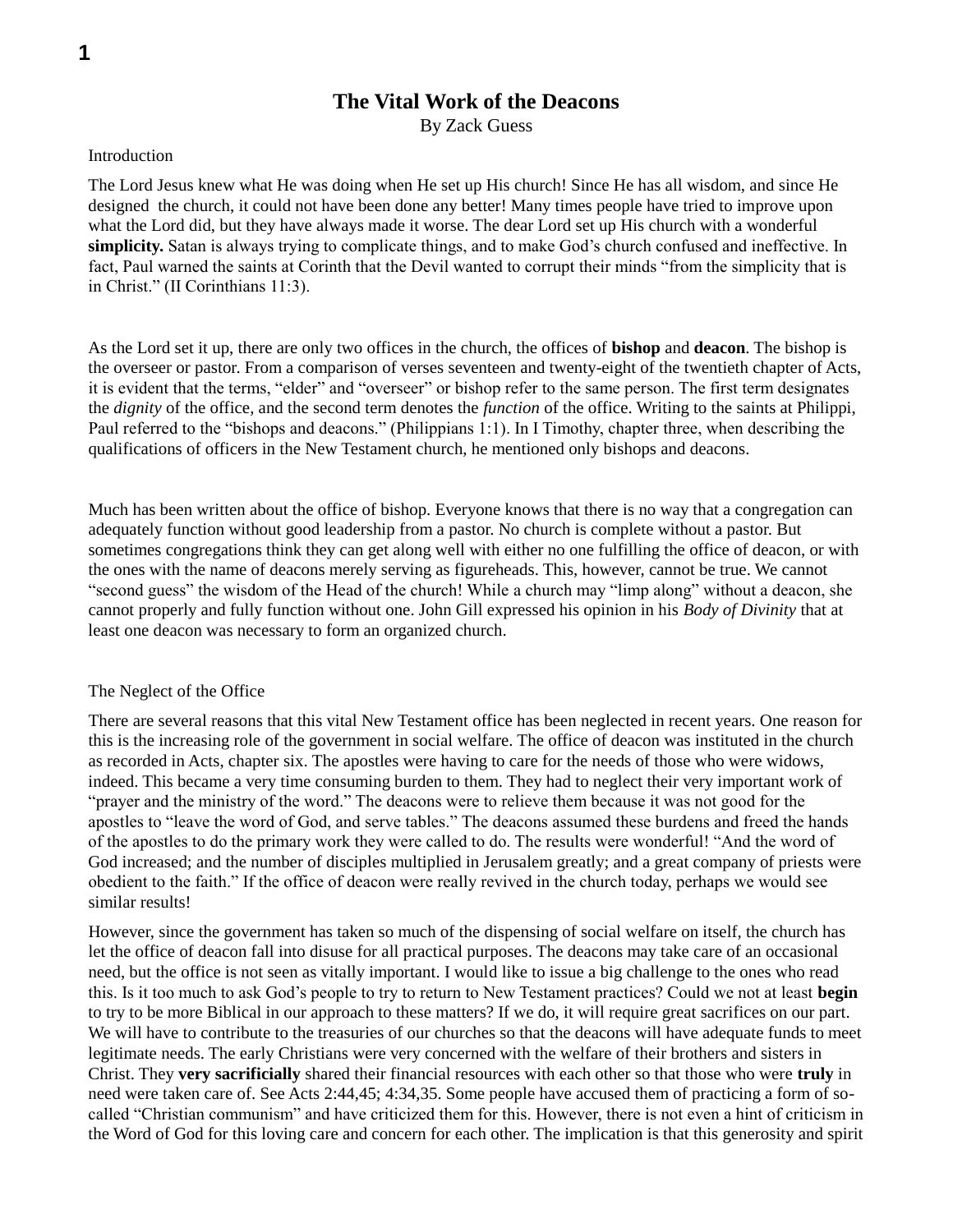of sacrifice and concern is one of the major reasons for the tremendous spiritual prosperity of the New Testament church in this period of her early history.

We might not be able to return to this wonderful New Testament practice all at once, but couldn't we prayerfully begin? We might be amazed at what God would do for us if we exercised the faith to be obedient. If we did this, our deacons would have plenty of work to do! Incidentally, the practice of the early church was not communistic. This is evident from the fact that in the twelfth chapter of Acts Mary, the mother of John Mark, had a house. This does not contradict Acts 4:34, where it is stated that "as many as were possessors of lands or houses sold them . . . " It is obvious that the meaning is that they sold extra houses or possessions and made them available for charitable work. They were not practicing communal living. They were merely sharing their surplus wealth for the good of the needy, instead of hoarding it all for their own use. We would have to have the same generous and unselfish spirit in the church today in order to be able to really return to the New Testament pattern. Do you think we are too materialistic and worldly minded to do this?

Another reason that the office of deacon has been neglected in our day is that some pastors try to do the work of both pastor and deacon. Some men just seem to have a tendency to always be in total control. They feel that unless they personally do everything, that things will not be properly done. I know of a deacon in a church located in another state who is very discouraged. He is a very capable and conscientious man. He loves the Lord and the church. He has a great desire to express this love by faithfully serving in the office of deacon to which he was ordained many years ago. However, his pastor, a man with a very strong personality, has made him feel virtually useless. The pastor does all the things that the deacons are supposed to do, and makes all the decisions that the deacons are supposed to make. If there are any pastors who are reading this and recognize yourselves as having these tendencies, I urge you to prayerfully consider to begin to spend all your time doing what God has specifically called you to do, and to leave the deacons' work to the men who have been set aside for it. You will find that God was, indeed, exercising His infinite wisdom when he set this office up. It has been a **great relief** to me to have good deacons who freed my hands to spend my time in prayer and in the ministry of the Word. If you feel that your deacons don't know how to do their jobs, **train** them how to do them! Then **turn them loose** to do what they were ordained to do and pray for them.

If any of you brethren who read this are ordained as deacons, but you have not functioned properly in that office because of neglect or slothfulness, **shame on you!** Resolve to either do what God has called you to do, or resign from the office. Too many people consider the position of deacon to be an honorary position, but it is not. I know of another pastor whose heart just bleeds because some of the men who are deacons where he pastors do virtually nothing. They don't seem to have any idea of what they are supposed to be doing. This is a very sad situation. That church and pastor are greatly hindered in doing what they are supposed to be doing. The work of the deacons is a very necessary and important work. The church **cannot properly function** unless this work is properly done. We pastors are going to have to give an account to God for the way we have conducted ourselves in our offices. You deacons are going to have to do the same!

There is one final reason that I would like to consider that helps to explain why the office of deacon is neglected today. Some deacons have misunderstood the nature of their office. They think it is **their** job to do what God has called the pastor to do. They consider themselves to be "watch dogs" of the pulpit. They think they are called to lead and to direct the affairs of the church. I knew of one group of deacons who tacitly considered the pastor to be a kind of figurehead. He was supposed to do the preaching, but it was their job to decide in which direction the church was supposed to be going. This is simply not Biblical! The pastor is called upon to be the primary leader of the church. No pastor is to be a dictator or a lord over God's heritage. However, the pastor is supposed to lead. It is true that he should welcome input and counsel from others in the church, including the deacons, but he **must** step out in front and lead.

If you are a deacon, and your pastor is not leading as he ought, what should you do? Should you step in and fill the vacuum of leadership yourself? No! This will not work. This is not God's way. What you should do is to go see your pastor in private and to encourage him to fulfill his God-given role. You should tell him you are praying for him, and assure him that you are available to help him in any way possible. The ideal situation in a church is when the deacons are the best friends and helpers that a pastor has. This is why the job was created by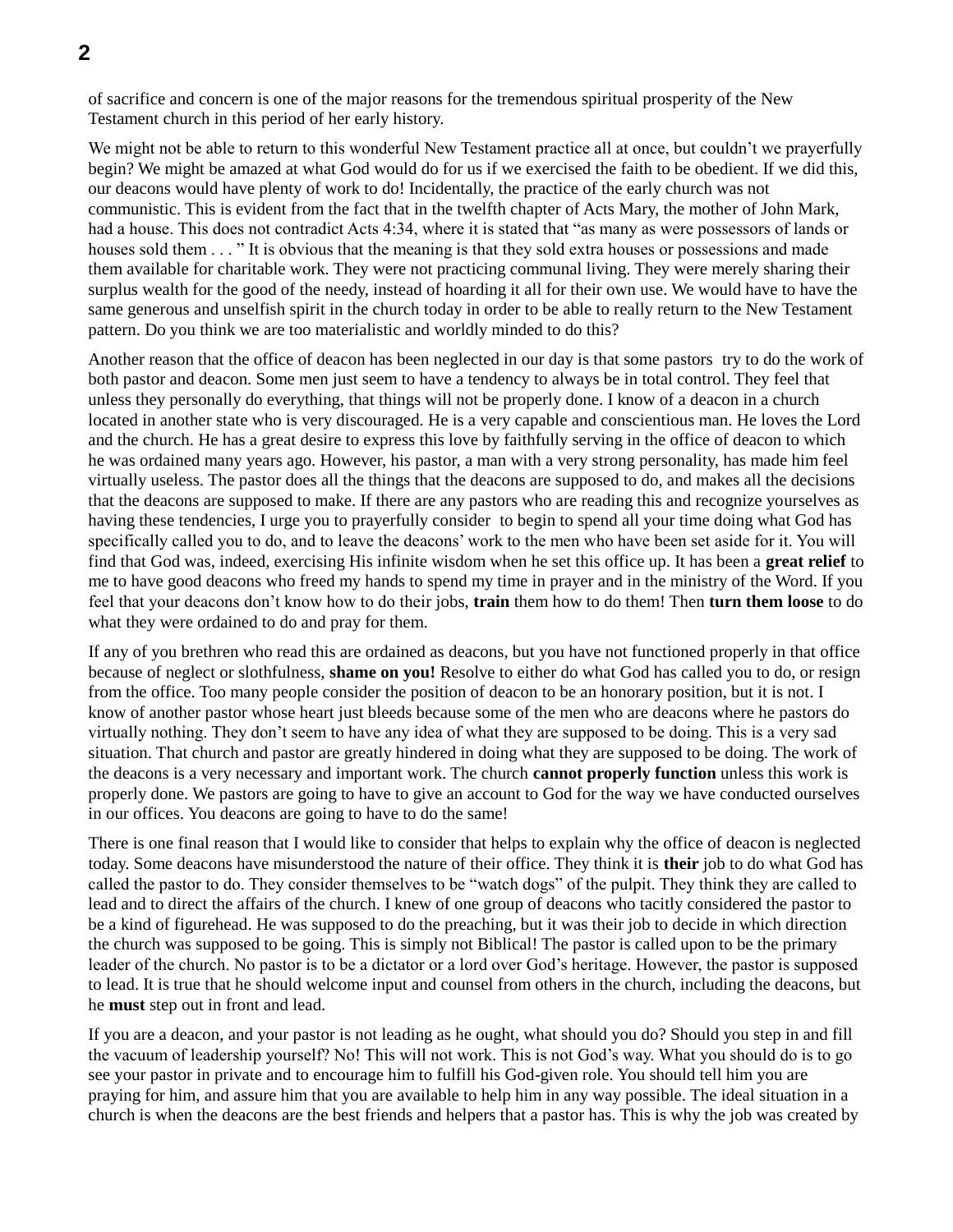the Lord of the church. When the deacons and pastors are working together in a Biblical way, the church is strong and on its way to great spiritual growth. Satan knows this and does everything he can to cause either deacon or pastor, or both, to function in some way that is not sanctioned by Scripture.

#### The Actual Work of the Office

# Table of the Poor

There are two primary works that the deacon is to do. These works can be clearly seen from a careful study of Acts, chapter six. Both these works are comprehended in the brief statement, "serve tables." What tables are under consideration? From the context, it is obvious that one of the tables refers to caring for the destitute widows. Here it is easy to see why one of the qualifications for this office is that the deacon must be full of "the Holy Ghost and wisdom." He must not be so gullible and guided by his emotions that he squanders the resources of the church on those who are merely lazy. He must not obligate the church to assume the responsibilities that should be assumed by the believing relatives of those widows. Some Biblical guidelines concerning these matters are given in I Timothy 5:3-16.

It seems to be certain that the charitable work of the deacons is not to be confined to worthy widows. The widow is a symbol of the helpless and needy. Anyone, then, who is truly in need, is an object of legitimate need for the deacon. Most of these needy ones will, no doubt, be members of the church, but not all of them. Speaking to the Galatians, Paul says, "As we have therefore opportunity, let us do good unto all men, especially unto them who are of the household of faith." This is the responsibility of all Christians, but often this work is carried on by the deacons. As a practical matter, I often receive phone calls from people who claim to be in need of help from a church. One the one hand, I do not want to be heartless and unconcerned. It would be very bad to act like the priest and the Levite did in the Parable of the Good Samaritan. On the other hand, I cannot squander the limited resources of the church on the dishonest and lazy. To investigate who is worthy would take a lot of the time that I really need to be spending in prayer and the ministry of the Word. It is a great relief to me to be able to direct callers to one of our deacons. These brethren have developed the skills to discern who is a truly needy person, worthy of our support. Even though our church is small, we have been able to often help those in need, both those in our membership or acquaintance, and those who we do not know. I believe that God is pleased with this. God has said that, "Whoso stoppeth his ears at the cry of the poor, he also shall cry himself, but shall not be heard." (Proverbs 21:13). He also has said that, "He that hath pity upon the poor lendeth unto the Lord; and that which he hath given will he pay him again." (Proverbs 19:17).

There is another reason that the deacon must be full of the Holy Ghost. If he is not a spiritual minded man, he will not have the proper attitude toward the poor. He may have a self righteous attitude. He may give some aid, but he may do it in such a manner that the recipient is made to feel badly about it. A man full of the Holy Spirit will not be gullible, but he will have the compassion of Christ as he deals with poor, sinful humanity. He will be able to bring good, loving Biblical counsel to people as he ministers to their needs. If he can tell that the person has gotten into trouble because of faulty living patterns, the deacon may ask his pastor to become involved with some good counsel from God's word.

# Table of the Pastor

The other "table" the deacon is responsible for is that of the pastor. This should be plain from a consideration of Acts, chapter six. There we see that the office was created in order to free the hands of the apostles so that they could spend the bulk of their time in prayer and in the ministry of the Word. It is obvious that if a pastor has to spend most of his time making a living in secular labor, he will not be able to properly do the work that God has called him to do. Not only will he suffer; the church will suffer also! While it is true that any pastor should be more than willing to labor with his hands to provide for the needs of himself and his family when the church is unable to do so, it is also true that the Lord has "ordained that they which preach the gospel should live of the gospel." (I Corinthians 9:14). *[If anyone would like to read a Biblical exposition of this subject, request the pamphlet, FullTime Ministry—Full Time Support, by the editor.]*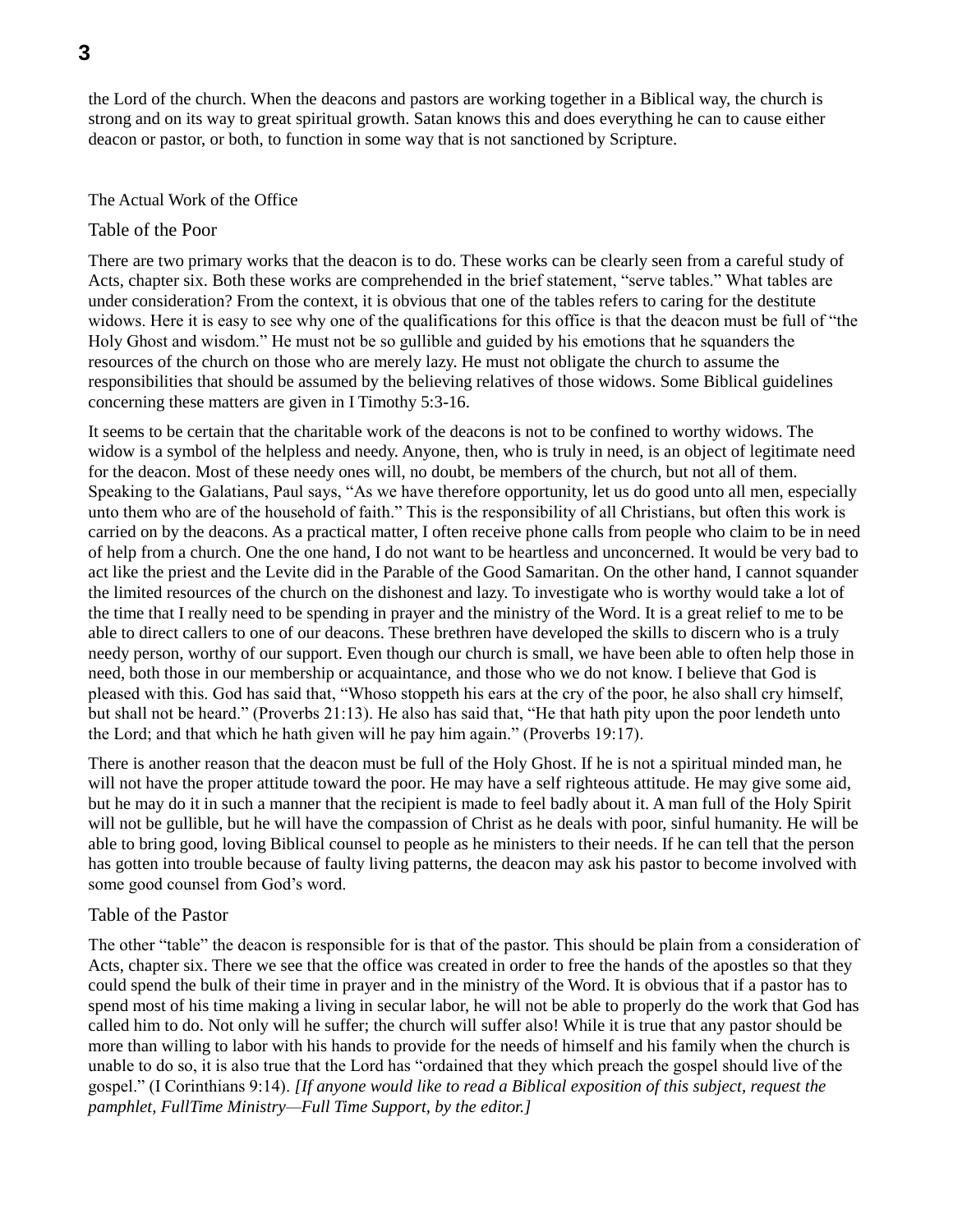It is the business of the entire church to be obedient to this clear Scriptural principle, but the deacons should certainly take the lead in it. I know of so many faithful and dedicated pastors among the Primitive Baptists who love the churches they serve and who long to spend most of their time in praying, studying and pastoring, but who must spend many long hours in providing for the needs of their families. They must then abuse their health by burning much "midnight oil" in study and must neglect proper rest in order to do the best they can to fulfill their tasks of preaching and pastoring. The Lord has graciously given these dedicated servants to His churches, and sometimes the churches fail to appreciate what the Lord has done. Sometimes these good pastors are neglected because those to whom they minister are covetous, but I do not believe this is the problem in most of the cases I am aware of today. I believe the neglect is usually due to ignorance or to the failure to be observant and to think clearly. The ignorance my be the fault of the ministers. Sometimes we are guilty of failing to teach what the Scriptures have to say about this subject. We do not want the people to think that we are greedy for money, so we are silent. We are wrong to do this, however. We must teach what God's Word says at the proper time and in the proper way. If some people then misunderstand our motives, we cannot help that. We must be faithful to Him who has called us.

Sometimes it has amazed me that men who otherwise are observant and clear thinking enough to hold good jobs, totally fail to exercise those abilities when it comes to ascertaining the needs of their pastors. Speaking of pastors, Paul exhorted those at Thessalonica to "know them which labour among you, and are over you in the Lord, and admonish you..." (I Thessalonians 5:12). The church members, especially the deacons, should know and be acutely aware of the needs of their pastors. In doing this they can exercise a little of the powers of observation and a little old fashioned common sense. You men know from your own experience what it costs to live. You know what it costs to provide for housing, insurance, food, utilities, medical expenses, automobile expenses, and so on. Your pastor and his family have the same needs that you and your family do. There is nothing deep and mysterious about this. It just requires a little concern, "detective work," and commitment on your part. If you want to please God and be a benefit to the cause of the Lord Jesus Christ, provide for the table of the pastor!

# Some Very Practical Matters

Sometimes we speak the truth, but we speak it in such generalities that it is hard to know how to actually put it into practice. I would now like to address myself to several very practical matters. One is that many, if not most, churches among the Primitive Baptists do not pay their ministers if the minister is not actually at the church to preach on a given Sunday. In other words, if the minister fills his appointment, he is paid. However, if the minister is away preaching at another church and a visiting minister fills his place, the visitor is paid, but the pastor is not. This is hurtful to the pastor for several reasons. One is that he will not likely receive the same amount when he is away as he does when he is at home. This is especially true if the home church is trying to fully support him as he does what God has called him to do. Another disadvantage of this practice is that it makes it appear that the minister is being supported only in his efforts to actually preach, and is receiving no support for the equally important work of pastoring. I know this is not actually the case, but it makes it appear as if it were.

I know that I am speaking of a delicate matter, and hope that I will not be misunderstood. I am not preaching for money. God knows my heart and He is my witness. I am simply speaking things which ought to be spoken for the sake of my fellow servants in the ministry and for the cause of God and of truth. Some men cannot successfully speak of these things, because their congregations have not been properly taught over the years, or because they may have some carnal minded and covetous people among them who would falsely and maliciously accuse their pastors of wrong motives. It has been my great blessing to have known some faithful servants of God who have been unafraid and have made pioneering efforts in my generation to educate God's people from the Bible on these vital matters. I salute brave and true men such as Elder Hassell Wallis, and Elder H. D. Fulmer, who taught these things two and three decades ago, in a time when such teaching was exceedingly rare and unpopular among many Primitive Baptists. I also salute many good deacons who loved God's servants and who tried to take as much load off them as possible. Brother Claude Ewing was one of those